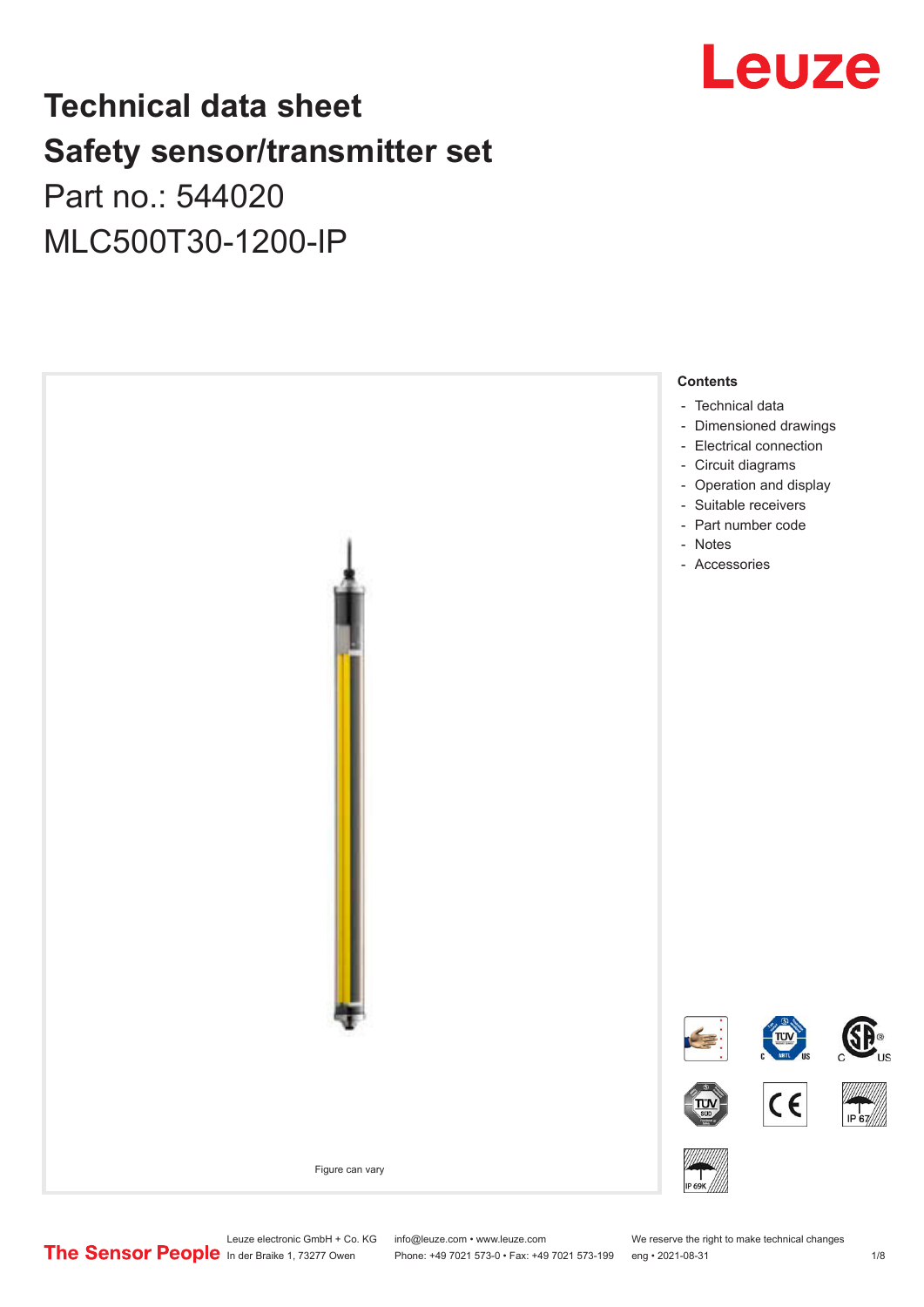### <span id="page-1-0"></span>**Technical data**

### **Basic data**

| <b>Series</b>    | <b>MLC 500</b>        |
|------------------|-----------------------|
| Device type      | Transmitter           |
| Contains         | 2x BT-IP swivel mount |
| Application      | Hand protection       |
| <b>Functions</b> |                       |

**Functions** Range reduction

Transmission channel changeover

### **Characteristic parameters**

| Type                        | 4, IEC/EN 61496          |
|-----------------------------|--------------------------|
| SIL                         | 3. IEC 61508             |
| <b>SILCL</b>                | 3. IEC/EN 62061          |
| Mission time T <sub>M</sub> | 20 years, EN ISO 13849-1 |

#### **Protective field data**

**Resolution** 30 mm **Protective field height** 1,200 mm **Operating range** 0 ... 8 m

### **Optical data**

| Synchronization                 | Optical between transmitter and receiver     |
|---------------------------------|----------------------------------------------|
| Light source                    | LED, Infrared                                |
| Wavelength                      | 940 nm                                       |
| <b>Transmitted-signal shape</b> | Pulsed                                       |
| LED risk group                  | Exempt group (in acc. with EN<br>62471:2008) |

### **Electrical data**

| <b>Protective circuit</b> |                                    | Overvoltage protection  |
|---------------------------|------------------------------------|-------------------------|
|                           |                                    | Short circuit protected |
|                           |                                    |                         |
|                           | Performance data                   |                         |
|                           | Supply voltage U <sub>R</sub>      | 24 V, DC, -20  20 %     |
|                           | Current consumption, max.          | 50 mA                   |
|                           | <b>Fuse</b>                        | 2 A semi time-lag       |
|                           |                                    |                         |
|                           | Inputs                             |                         |
|                           | Number of digital switching inputs | 1 Piece(s)              |
|                           |                                    |                         |
|                           | <b>Switching inputs</b>            |                         |
|                           | <b>Type</b>                        | Digital switching input |
|                           | Switching voltage high, min.       | 18 V                    |
|                           | Switching voltage low, max.        | 2.5V                    |
|                           | Switching voltage, typ.            | 22.5 V                  |
|                           | <b>Voltage type</b>                | <b>DC</b>               |
|                           |                                    |                         |
|                           | <b>Connection</b>                  |                         |
|                           | <b>Number of connections</b>       | 1 Piece(s)              |
|                           |                                    |                         |
|                           | <b>Connection 1</b>                |                         |
|                           | <b>Function</b>                    | Machine interface       |
|                           | <b>Type of connection</b>          | Cable with connector    |
|                           |                                    |                         |

| <b>Type of connection</b> | Cable with connector |
|---------------------------|----------------------|
| Cable length              | 15,000 mm            |
| <b>Sheathing material</b> | <b>PVC</b>           |
| <b>Thread size</b>        | M <sub>12</sub>      |
| <b>Material</b>           | Metal                |
| No. of pins               | $5$ -pin             |
|                           |                      |

### **Cable properties Permissible conductor cross section, typ.** 0.25 mm² **Length of connection cable, max.** 100 m **Permissible cable resistance to load, max.** 200 Ω **Mechanical data Dimension (Ø x L)** 52.5 mm x 1,400 mm **Housing material** Metal **Metal housing Aluminum Lens cover material Community Contract Plastic / PMMA Material of end caps** Diecast zinc **Net weight** 1,350 g **Housing color** Yellow, RAL 1021 **Type of fastening** Swivel mount **Protective tube PMMA** clear **Material of end caps** V4A stainless steel (1.4404) **Material of clamping cylinder** PA 6 **Material of pressure-equalization membrane** PA 6 **Cable gland material** PA 6 **Operation and display Type of display** LED **Number of LEDs** 2 Piece(s) **Environmental data** Ambient temperature, operation 0 ... 55 °C **Ambient temperature, storage** -30 ... 70 °C **Relative humidity (non-condensing)** 0 ... 95 % **Certifications Degree of protection** IP 65 IP 66 IP 67 IP 69K **Protection class III Certifications** c CSA US c TÜV NRTL US S Mark TÜV Süd **Vibration resistance** 50 m/s<sup>2</sup> **Shock resistance** 100 m/s<sup>2</sup> **US patents** US 6,418,546 B

Leuze

### **Classification**

| <b>Customs tariff number</b> | 85365019 |
|------------------------------|----------|
| eCl@ss 5.1.4                 | 27272704 |
| eCl@ss 8.0                   | 27272704 |
| eCl@ss 9.0                   | 27272704 |
| eCl@ss 10.0                  | 27272704 |
| eCl@ss 11.0                  | 27272704 |
| <b>ETIM 5.0</b>              | EC002549 |
| <b>ETIM 6.0</b>              | EC002549 |
| <b>ETIM 7.0</b>              | EC002549 |

Leuze electronic GmbH + Co. KG info@leuze.com • www.leuze.com We reserve the right to make technical changes<br>
The Sensor People in der Braike 1, 73277 Owen Phone: +49 7021 573-0 • Fax: +49 7021 573-199 eng • 2021-08-31 Phone: +49 7021 573-0 • Fax: +49 7021 573-199 eng • 2021-08-31 2/8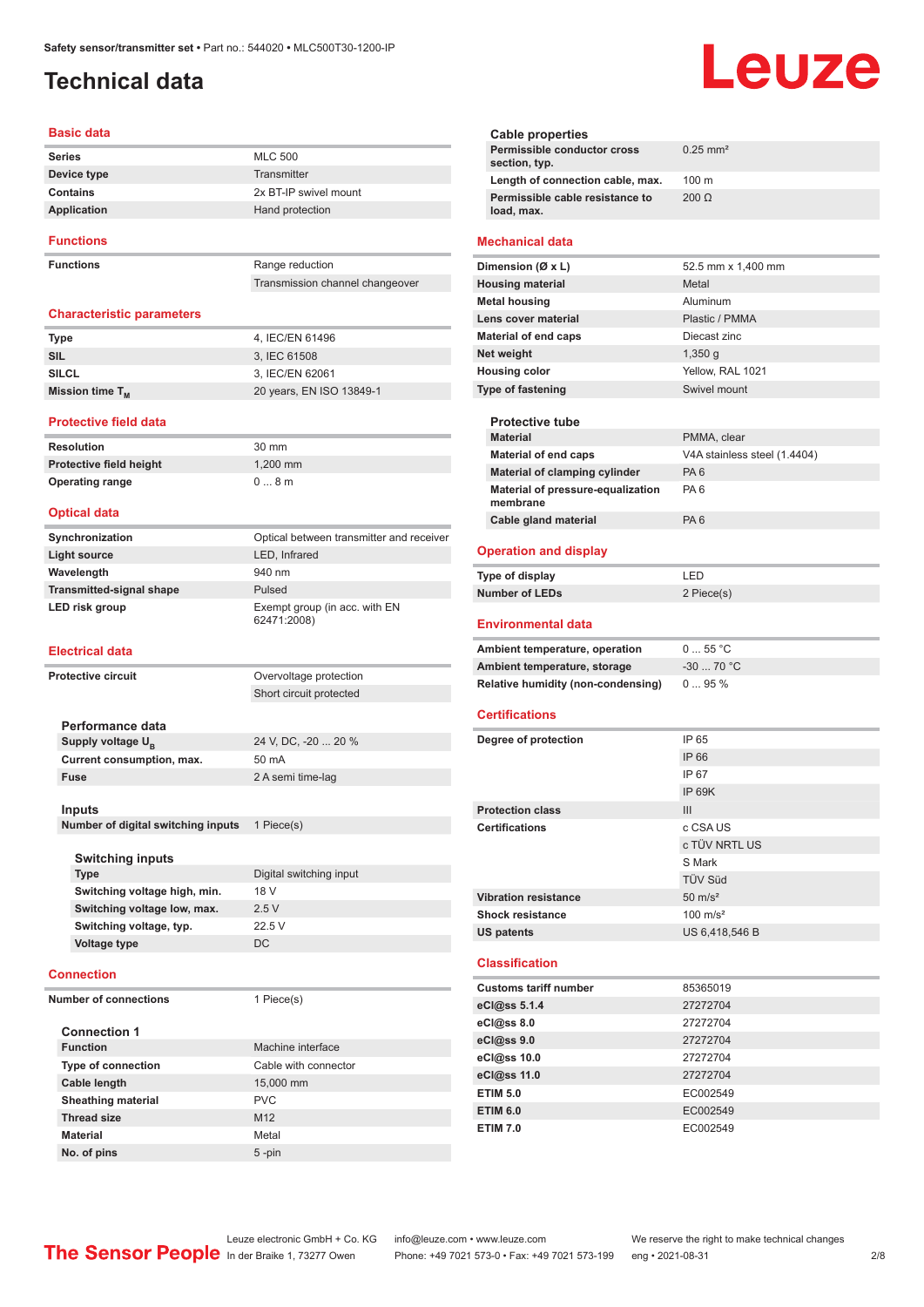## <span id="page-2-0"></span>**Dimensioned drawings**

All dimensions in millimeters

MLC safety light curtains pre-mounted in the IP protective tube





- a Connection cable
- b Mounting brackets for mounting
- c End caps, stainless steel V4A
- d MLC transmitter
- e IP protective tube

A Total height incl. mounting brackets = 1420 mm

- L Spacing of drilled holes for mounting brackets
- = 1400 mm<br>H<sub>PFN</sub> Effective protective field height = 1200 mm

Leuze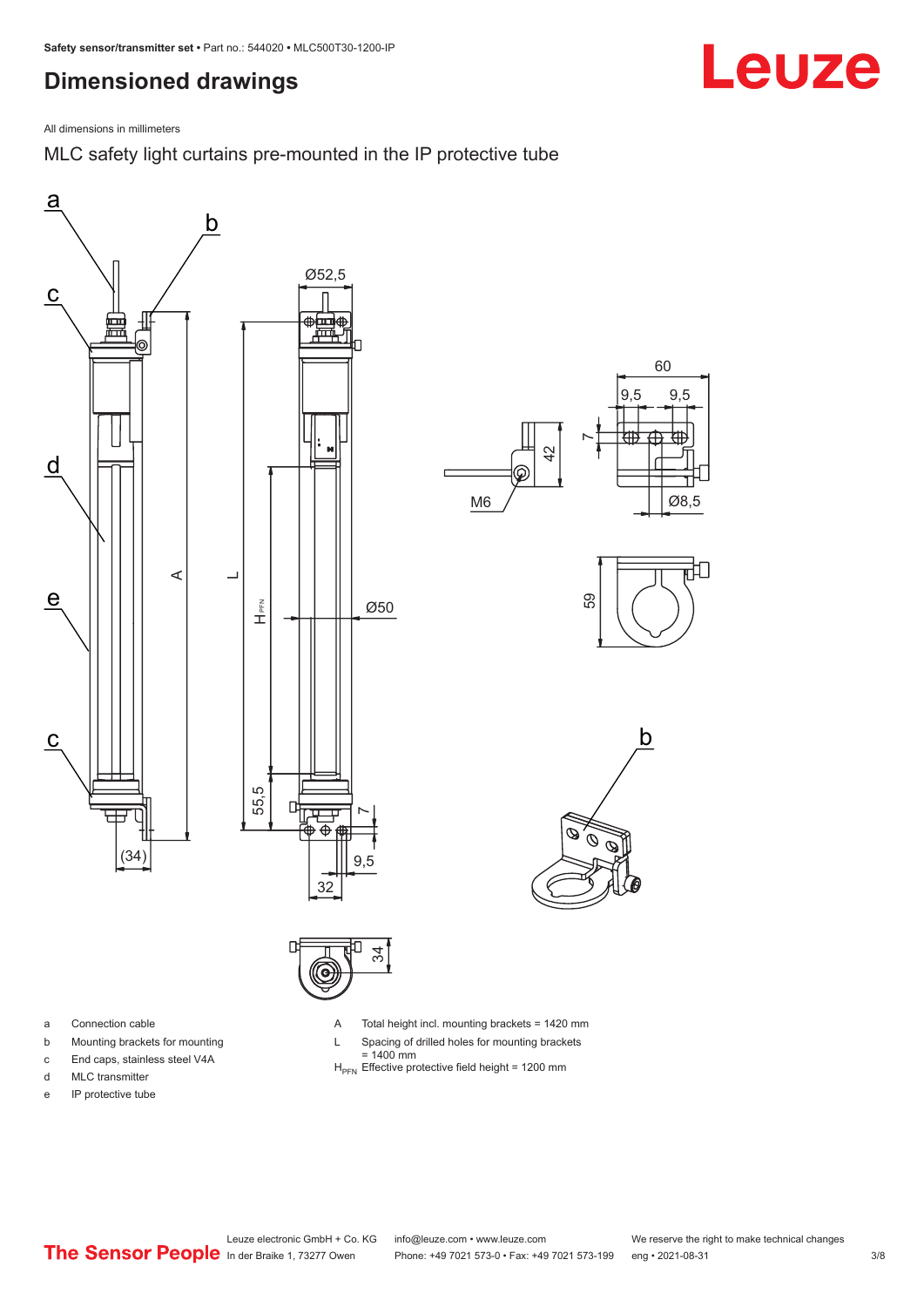### <span id="page-3-0"></span>**Electrical connection**

### **Connection 1**

| <b>Function</b>           | Machine interface    |
|---------------------------|----------------------|
| Type of connection        | Cable with connector |
| Cable length              | 15,000 mm            |
| <b>Sheathing material</b> | <b>PVC</b>           |
| Cable color               | <b>Black</b>         |
| <b>Thread size</b>        | M12                  |
| <b>Type</b>               | Male                 |
| <b>Material</b>           | Metal                |
| No. of pins               | $5$ -pin             |
| Encoding                  | A-coded              |
| <b>Connector housing</b>  | <b>FE/SHIELD</b>     |

| Pin | <b>Pin assignment</b> | <b>Conductor color</b> |  |
|-----|-----------------------|------------------------|--|
|     | VIN1                  | <b>Brown</b>           |  |
|     | n.c.                  | White                  |  |
|     | VIN <sub>2</sub>      | <b>Blue</b>            |  |
|     | <b>RNG</b>            | <b>Black</b>           |  |
|     | <b>FE/SHIELD</b>      | Gray                   |  |

## **Circuit diagrams**

Transmission channel C1, reduced range



- 1 VIN1 =  $+24$  V
- $3$  VIN2 = 0 V
- 4 RNG = 0 V or open

# Leuze

 $E_{\bigoplus}$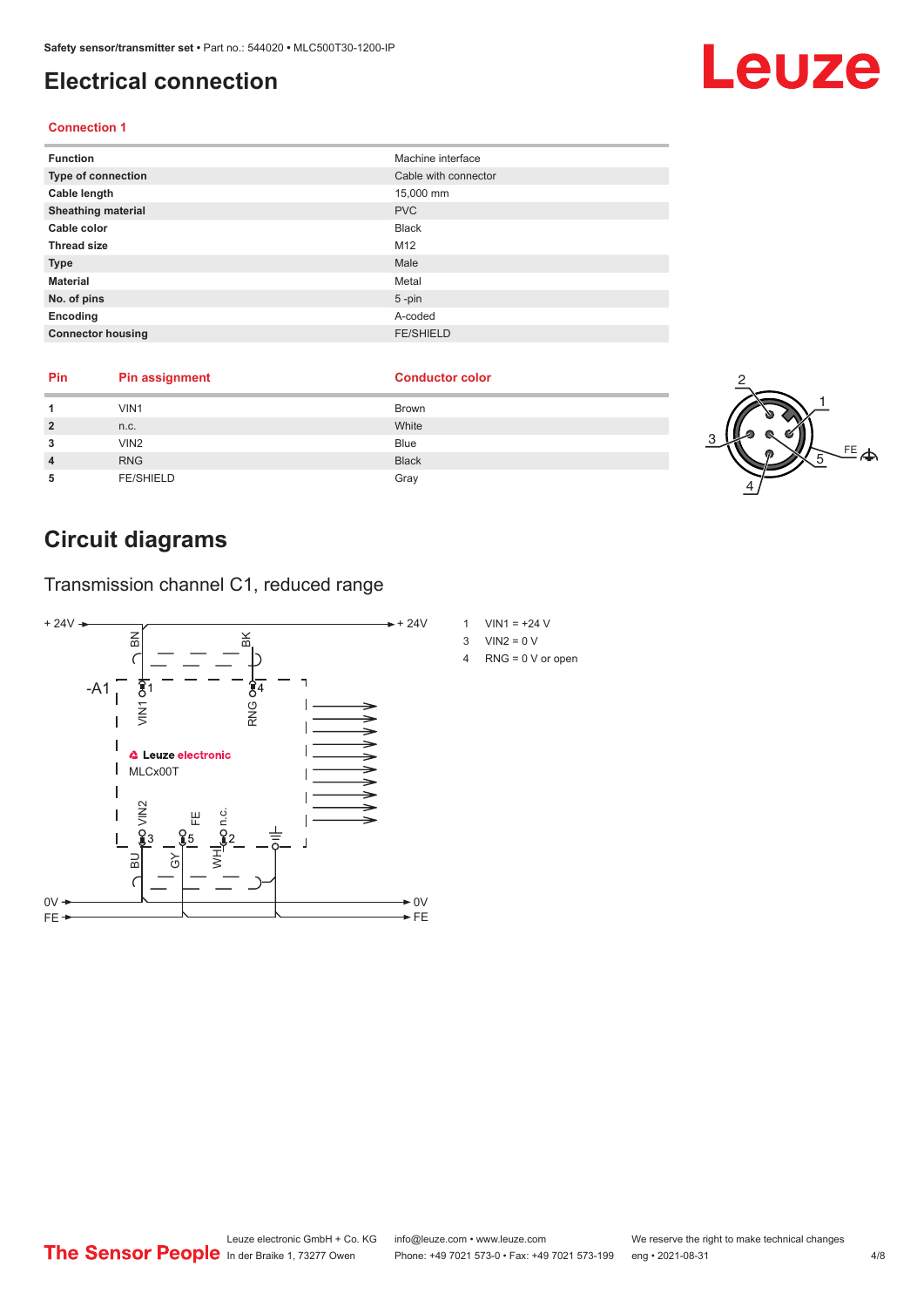### **Circuit diagrams**

Transmission channel C1, standard range



Transmission channel C2, reduced range



- 1 VIN1 =  $0 V$
- 3  $VIN2 = +24 V$
- 4 RNG = 0 V or open

Leuze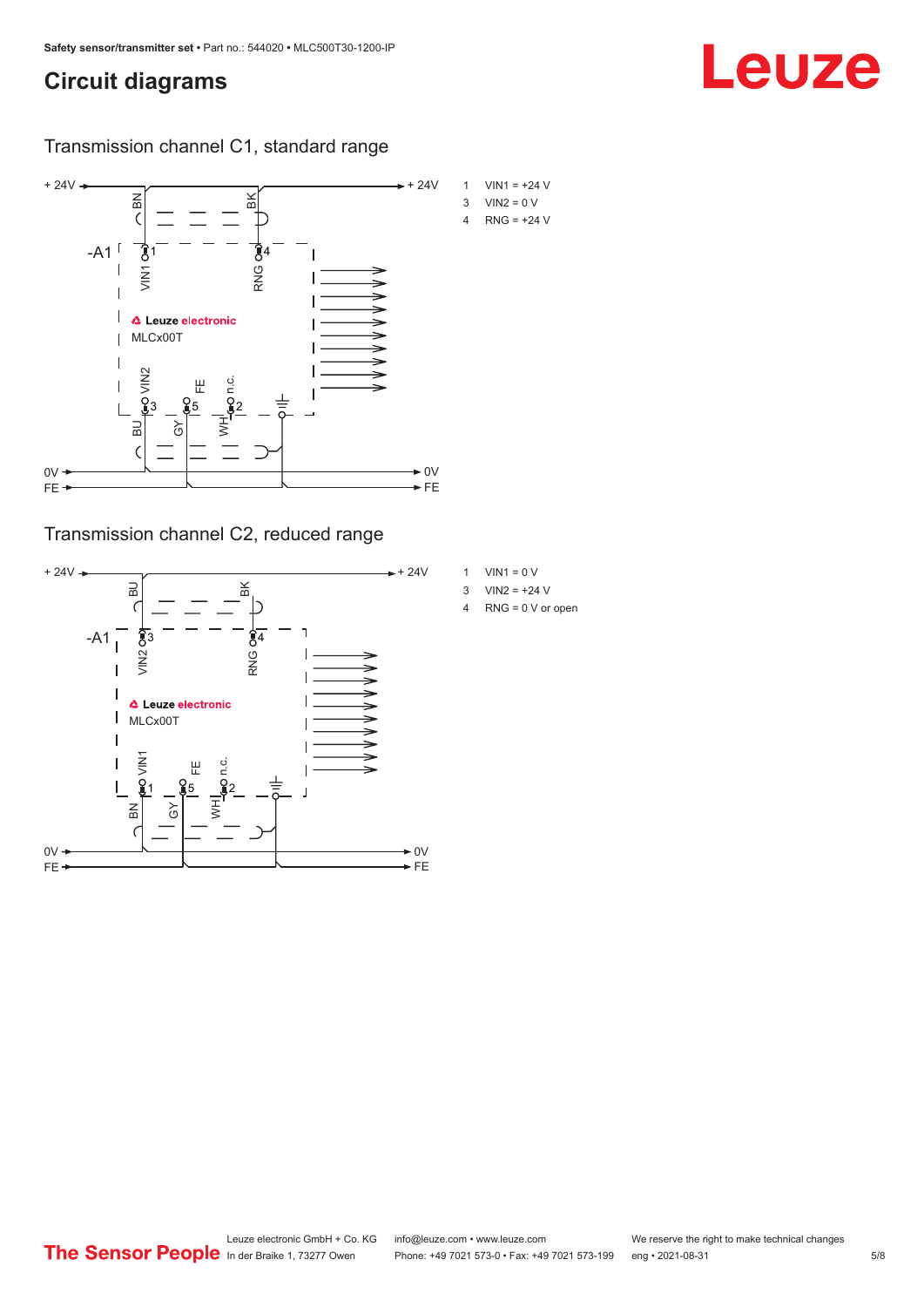### <span id="page-5-0"></span>**Circuit diagrams**

Transmission channel C2, standard range



## **Operation and display**

| <b>LED</b>     | <b>Display</b>                                | <b>Meaning</b>                                |
|----------------|-----------------------------------------------|-----------------------------------------------|
|                | Off                                           | Device switched off                           |
|                | Red, continuous light                         | Device error                                  |
|                | Green, continuous light                       | Normal operation                              |
| $\overline{2}$ | Green, flashing, 10 s long after switching on | Reduced range selected by the wiring of pin 4 |
|                | Off                                           | Transmission channel C1                       |
|                | Green, continuous light                       | Transmission channel C2                       |

### **Suitable receivers**

| Part no. | <b>Designation</b> | <b>Article</b>                | <b>Description</b>                                                                                                                                                               |
|----------|--------------------|-------------------------------|----------------------------------------------------------------------------------------------------------------------------------------------------------------------------------|
| 544027   | MLC510R30-1200-IP  | Safety sensor/receiver<br>set | Resolution: 30 mm<br>Protective field height: 1,200 mm<br>Response time: 12 ms<br>Connection: Cable with connector, M12, Metal, 5-pin, 15,000 mm, PVC<br>Function package: Basic |

### **Part number code**

| <b>MLC</b> | Part designation: MLCxyy-za-hhhhei-ooo<br><b>Safety light curtain</b>                                                                                                                                                                                                                       |  |
|------------|---------------------------------------------------------------------------------------------------------------------------------------------------------------------------------------------------------------------------------------------------------------------------------------------|--|
| x          | <b>Series</b><br>3: MLC 300<br>5: MLC 500                                                                                                                                                                                                                                                   |  |
| <b>yy</b>  | <b>Function classes</b><br>00: transmitter<br>01: transmitter (AIDA)<br>02: transmitter with test input<br>10: basic receiver - automatic restart<br>11: basic receiver - automatic restart (AIDA)<br>20: standard receiver - EDM/RES selectable<br>30: extended receiver - blanking/muting |  |

Leuze

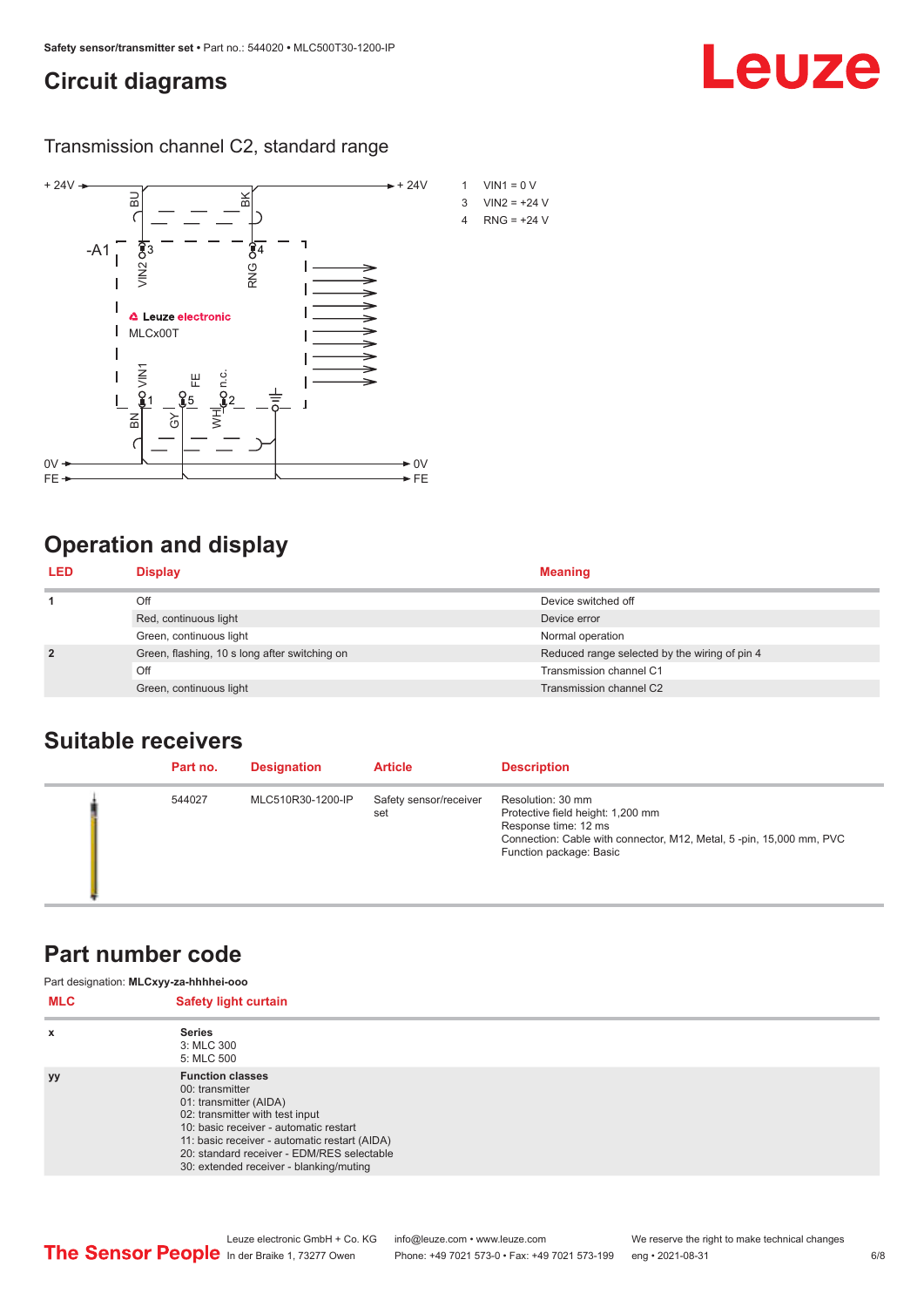## <span id="page-6-0"></span>**Part number code**



| <b>MLC</b> | <b>Safety light curtain</b>                                                                                 |
|------------|-------------------------------------------------------------------------------------------------------------|
| z          | Device type<br>T: transmitter<br>R: receiver                                                                |
| a          | <b>Resolution</b><br>14: 14 mm<br>20:20 mm<br>30:30 mm<br>40:40 mm<br>90: 90 mm                             |
| hhhh       | Protective field height<br>150  3000: from 150 mm to 3000 mm                                                |
| e          | <b>Host/Guest (optional)</b><br>H: Host<br>MG: Middle Guest<br>G: Guest                                     |
| j.         | Interface (optional)<br>/A: AS-i                                                                            |
| 000        | Option<br>/V: high Vibration-proof<br>EX2: explosion protection (zones 2 + 22)<br>SPG: Smart Process Gating |
|            | <b>Note</b>                                                                                                 |
|            | $\&$ A list with all available device types can be found on the Leuze website at www.leuze.com.             |

## **Notes**

**Observe intended use!**  $\%$  The product may only be put into operation by competent persons.  $\%$  Only use the product in accordance with its intended use.

## **Accessories**

### **Services**

| Part no. | <b>Designation</b> | <b>Article</b>                               | <b>Description</b>                                                                                                                                                                                                                                                                                                                                                                                                                                                                                      |
|----------|--------------------|----------------------------------------------|---------------------------------------------------------------------------------------------------------------------------------------------------------------------------------------------------------------------------------------------------------------------------------------------------------------------------------------------------------------------------------------------------------------------------------------------------------------------------------------------------------|
| S981050  | CS40-I-140         | Safety inspection<br>"Safety light barriers" | Details: Checking of a safety light barrier application in accordance with<br>current standards and quidelines. Inclusion of the device and machine data in<br>a database, production of a test log per application.<br>Conditions: It must be possible to stop the machine, support provided by<br>customer's employees and access to the machine for Leuze employees must<br>be ensured.<br>Restrictions: Travel costs and accommodation expenses charged separately<br>and according to expenditure. |
| S981046  | CS40-S-140         | Start-up support                             | Details: For safety devices including stopping time measurement and initial<br>inspection.<br>Conditions: Devices and connection cables are already mounted, price not<br>including travel costs and, if applicable, accommodation expenses.<br>Restrictions: Max. 2 h., no mechanical (mounting) and electrical (wiring) work<br>performed, no changes (attachments, wiring, programming) to third-party<br>components in the nearby environment.                                                      |